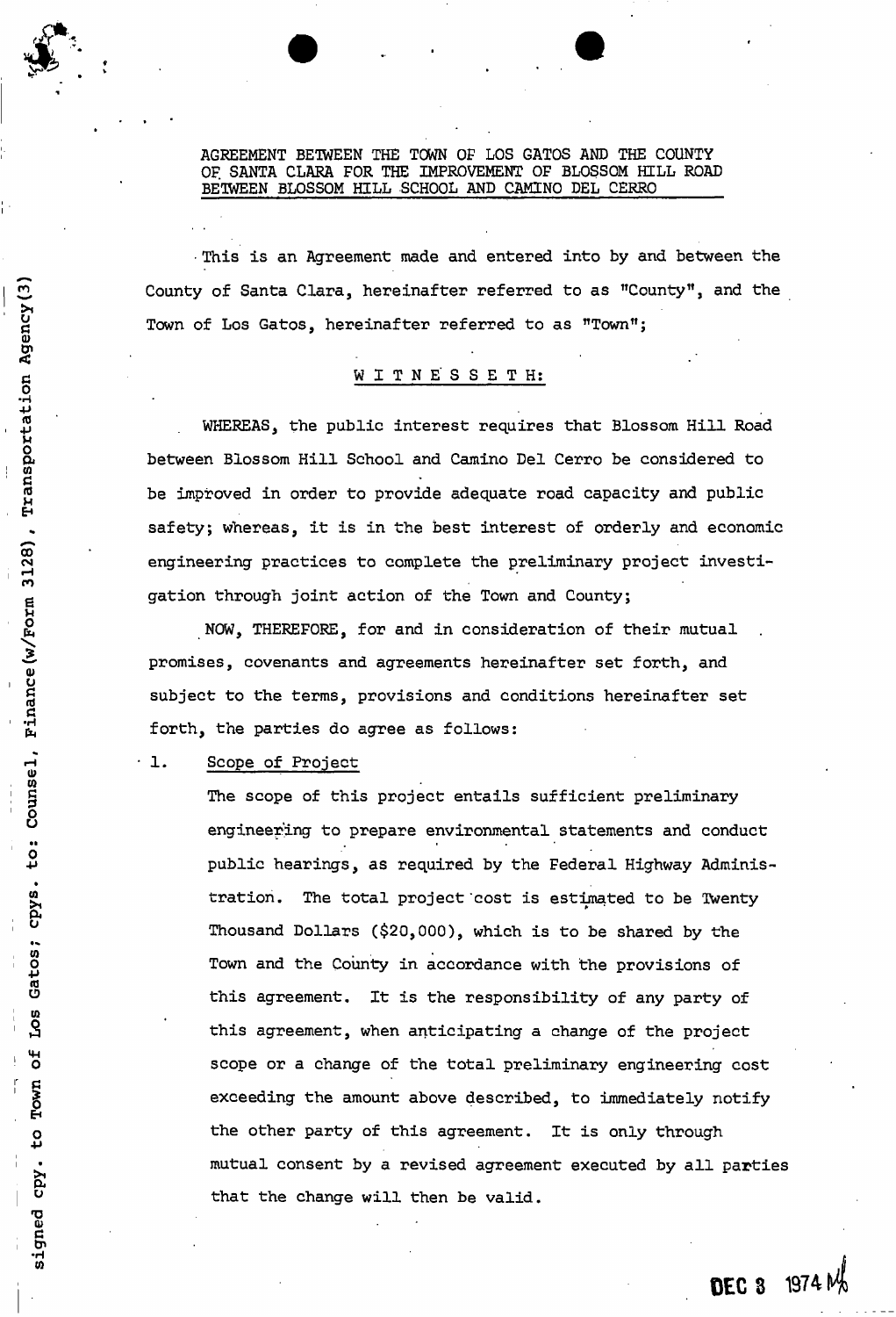## $2.$ Revised Agreement

It is mutually understood that a revised agreement for acquisition of real property, preparation of plans, specifications, and estimates, award of a construction contract, and the sharing of costs will be required after the appropriate environmental review and public hearing processes have determined the design features to-be in- » corporated into the project.

County's Estimated Share of Cost  $3.1$ 

> As used in this agreement, the term "total project cost" shall mean the total of all costs incurred and expenditures made by the Town and the County in connection with preparing environmental statements and conducting public hearings, including necessary preliminary engineering costs and expenses.

The County's share of the total project cost is 50%. The estimated cost to the County is therefore Ten Thousand Dollars (\$10,000). County agrees to pay to Town the sum of Seven Thousand Dollars (\$7,000) within 21 days after Town notifies County of the Town's commencement of preliminary engineering.

Final Cost to County

Upon completion of said project, Town shall submit to County and County to Town a final accounting of the project cost incurred by Town and County. The total project cost shall be the sum of all actual cost incurred and expenditure made by both agencies. The final cost to County shall be fifty percent (50%) of that sum. In the event that the final cost to County is more than the amount of deposit paid by

 $-2-$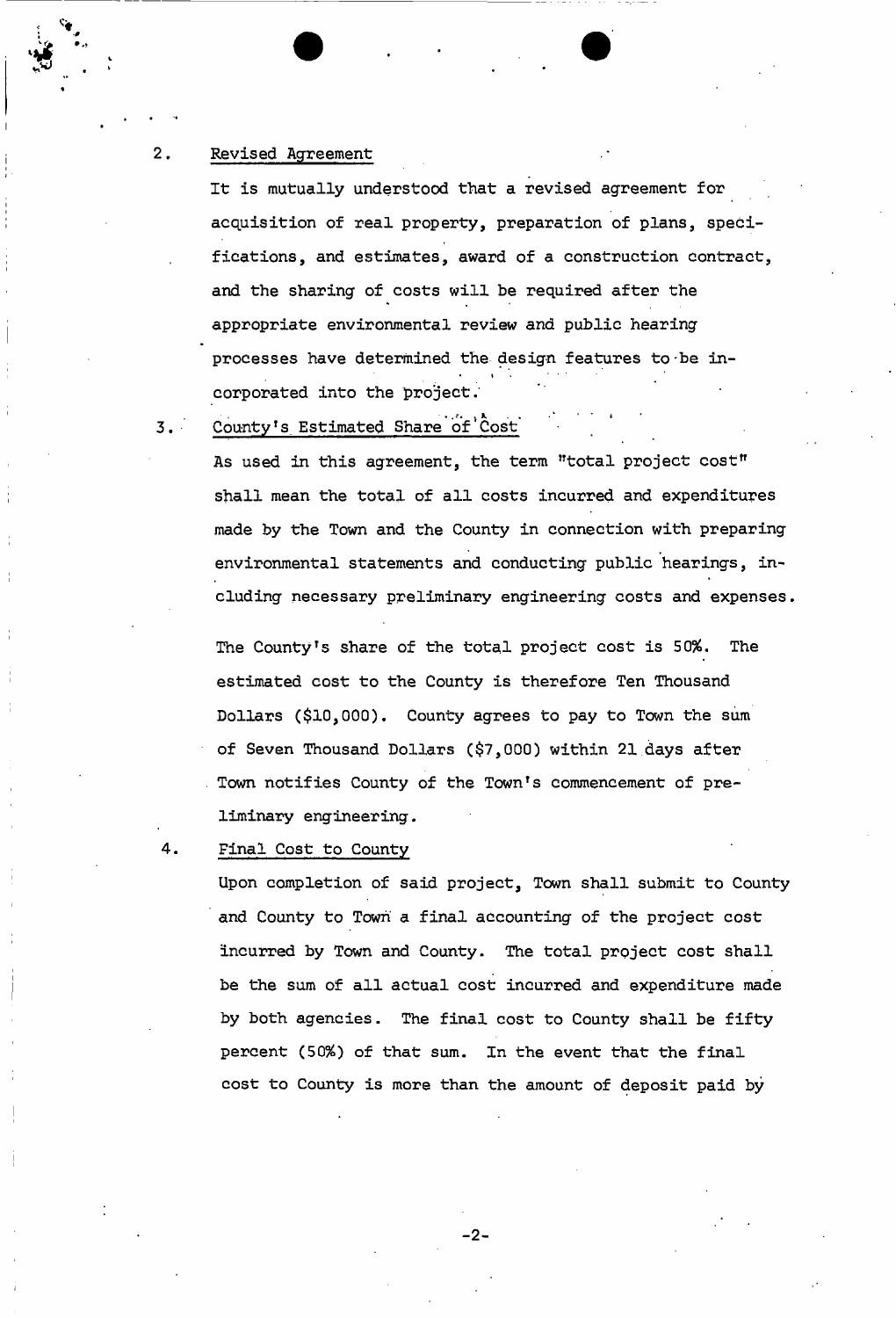County to Town under paragraph 3, County shall pay Town the difference. In'the event that the final cost to County is less than the amount of deposit paid by County to Town, Town shall refund County the difference.

## $5.$ Records and Accounts

County and Town shall keep, maintain and render available for. inspection by each other or each other's authorized representatives, records and books which will provide a • i complete and accurate account of all costs, fees and expenditures made by County and Town on said project.

 $\mathbf{F} = \mathbf{F} \times \mathbf{F}$  . The set of the set of the set of the set of the set of the set of the set of the set of the set of the set of the set of the set of the set of the set of the set of the set of the set of the set

 $6.$ Termination

> This agreement shall terminate on December 31, 1975, if Town has not completed the project. In the event of such termination, Town shall refund to County all sums advanced under paragraph 3 of this agreement.

7. Public Hearings and Environmental Statements

Town shall conduct all public hearings and shall prepare all environmental statements that may be required for said project by existing legislation.

## 8. Administering Agency

In the exercise of this joint powers agreement, Town shall be the administering agency and as such shall possess all  $\mathbf{b}$  and  $\mathbf{b}$  agency and as such shall possess all powers common to both Town and County which may be necessary to effectuate the purpose of this agreement, subject only to the manner of exercise of such powers provided herein and the restrictions imposed by law upon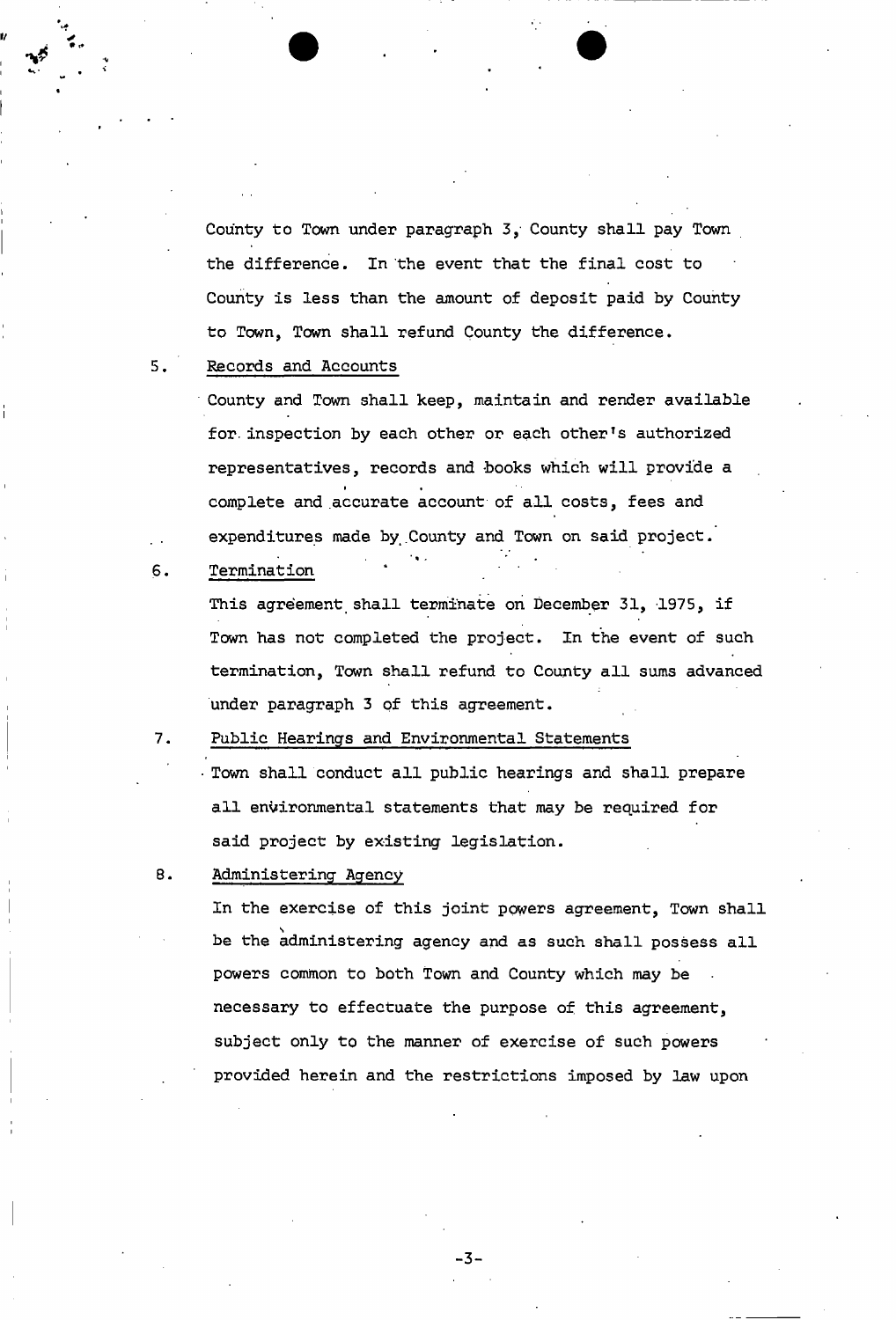Town in the exercise of such powers.

WITNESS THE EXECUTION HEREOF the day and year first hereinabove set forth.

> TOWN OF LOS GATOS, a municipal corporation of the State of California

By m/

"Town"

"County"

APPROVED AS TO FORM Āt tornev ∩้ผ⁄ัก

ATTEST:

 $\mathcal{S}^{\mathcal{A}}$ 

Town Clerk

COUNTY OF SANTA CLARA, a political subdivision of the State of Califonnia

 $By$ Chairman Board of Supplyisors

**DECS 1974** 

APPROVED AS TO FORM:

of *de Hampson*<br>Deputy County Counsel Assistant/Deputy

ATTE

DONALD M. RAINS, Clerk of the Board of Supervisors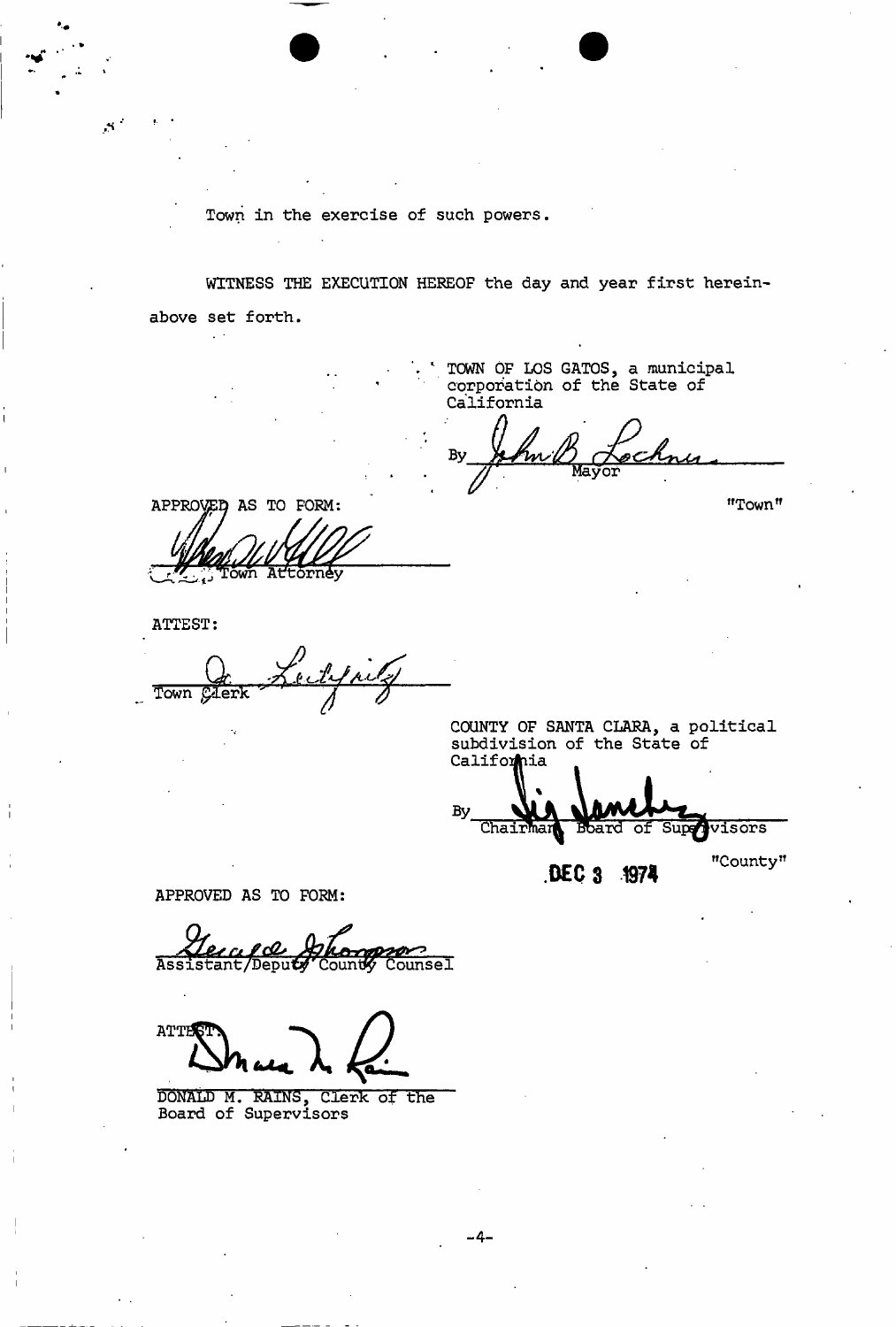# **-County of Santa Clara**

**California** 

 $\bullet$ 

**Office of the Board of Supervisors**  524 County Administration Building 70 West Hedding Street San Jose, California 95110 299-2323 Area Code 408

Sig Sanchez, *District 1*  Dominic L. Cortese, *District 2*  Dan Mc Corquodale, *District 3*  Ralph H. Mehrkens, *District 4 jflftfigfa District 5* 

# **Geraldine Steinberg**

**December 4, 1974** 

**Robert L. Warnick, Director of Public works Town of LOB Gatos P. 0. Box 949 Los Gatos, California 95030** 

Subject: Agreement with **Town** of Los Gatos

**f o <sup>r</sup> Improvement of Blossom Hill Road between Blossom Hill School and Camino Del Cerro** 

**Dear** Mr. Warnick:

**Enclosed you will find a fully executed copy of the subject Agreement between the County of Santa Clara and the party named above. The Board of Supervisors**  at its regularly scheduled meeting on **pecember 3, 1974** approved this Agreement on behalf of the County.

**The enclosed copy is for your records.** 

**, Very truly yours<sup>9</sup>**

**BOARD OF SUPERVISORS Donald M. Rains, Clerk** 

 **1** 

**By: Deputy Clerk**

**DMR**<br>**Enclosure** 

**CCs Finance Transportation** 

**i i**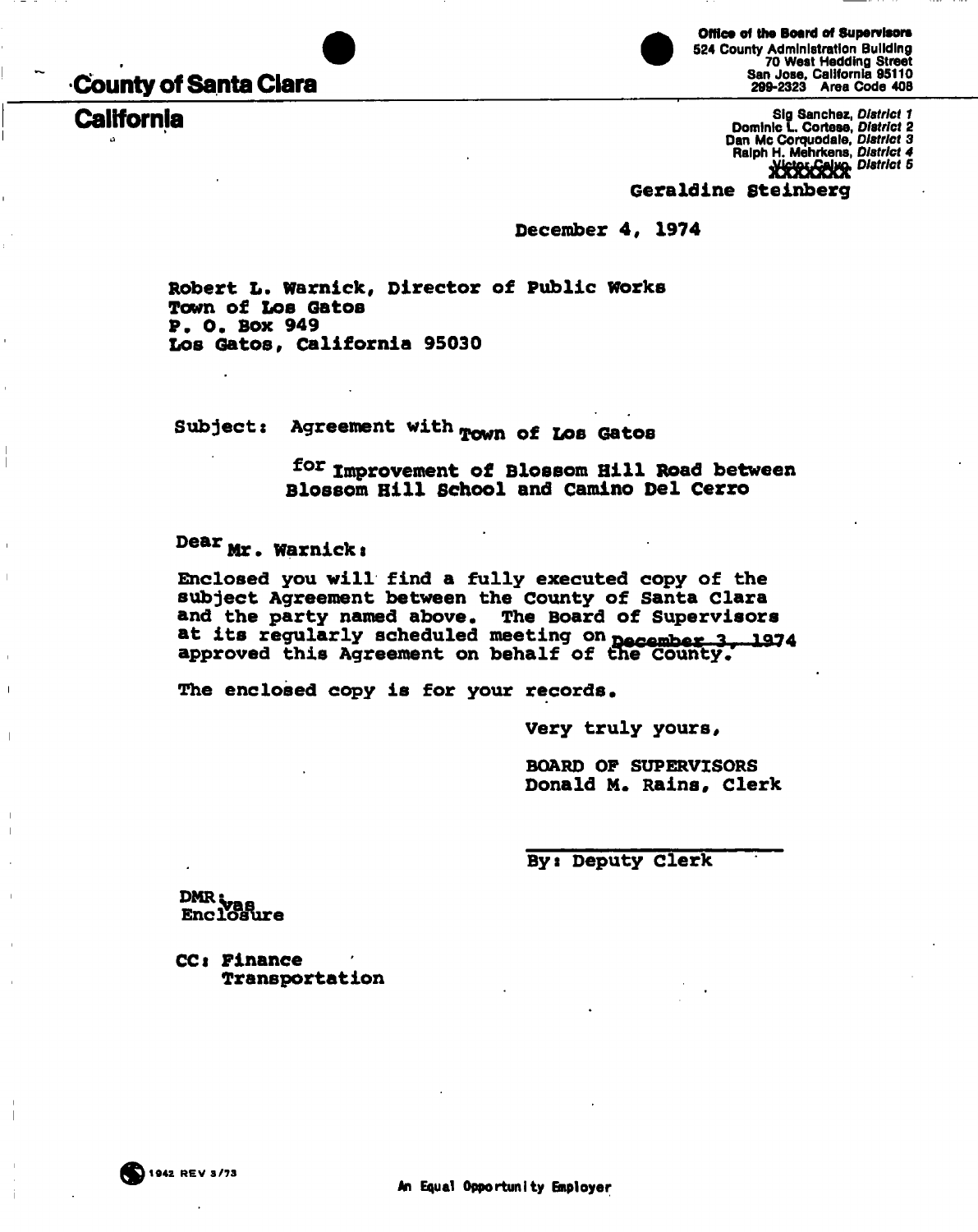**No**.......... **JOB NO.** 

**Change Order No.** 

**"i** 

# **BOARD OF SUPERVISORS SANTA CLARA COUNTY**

**DATE. December 4, 1974** 

Agreement<br>The following *ContractXWasPaward&dCoFFChangeCorder* was approved by the **The following was approved by the** 

Board of Supervisors at a meeting held: **Board of Supervisors at a meeting held:** 

**December 3 19 74** 

**Project to be charged Agreement with Town of Los Gatos for Improvement ot Blossom Hill Road between Blossom Hill School and Camino Del Cerro** 

| For the amount of \$ per copy of Agreement attached |
|-----------------------------------------------------|
| Town of Los Gatos                                   |
| Contractor P. O. Box 949, Los Gatos 95030           |
|                                                     |
|                                                     |

**Budget Item (/or Controller's use)** 

**DONALD H. RAINS Clerk of the Board** 

**vas** 

 $••••$ 

WHITE ---- CONTROLLER<br>CANARY -- FILE<br><del>Twin -- --- Court Wenn</del>

**6.** 

 $\overline{1}$